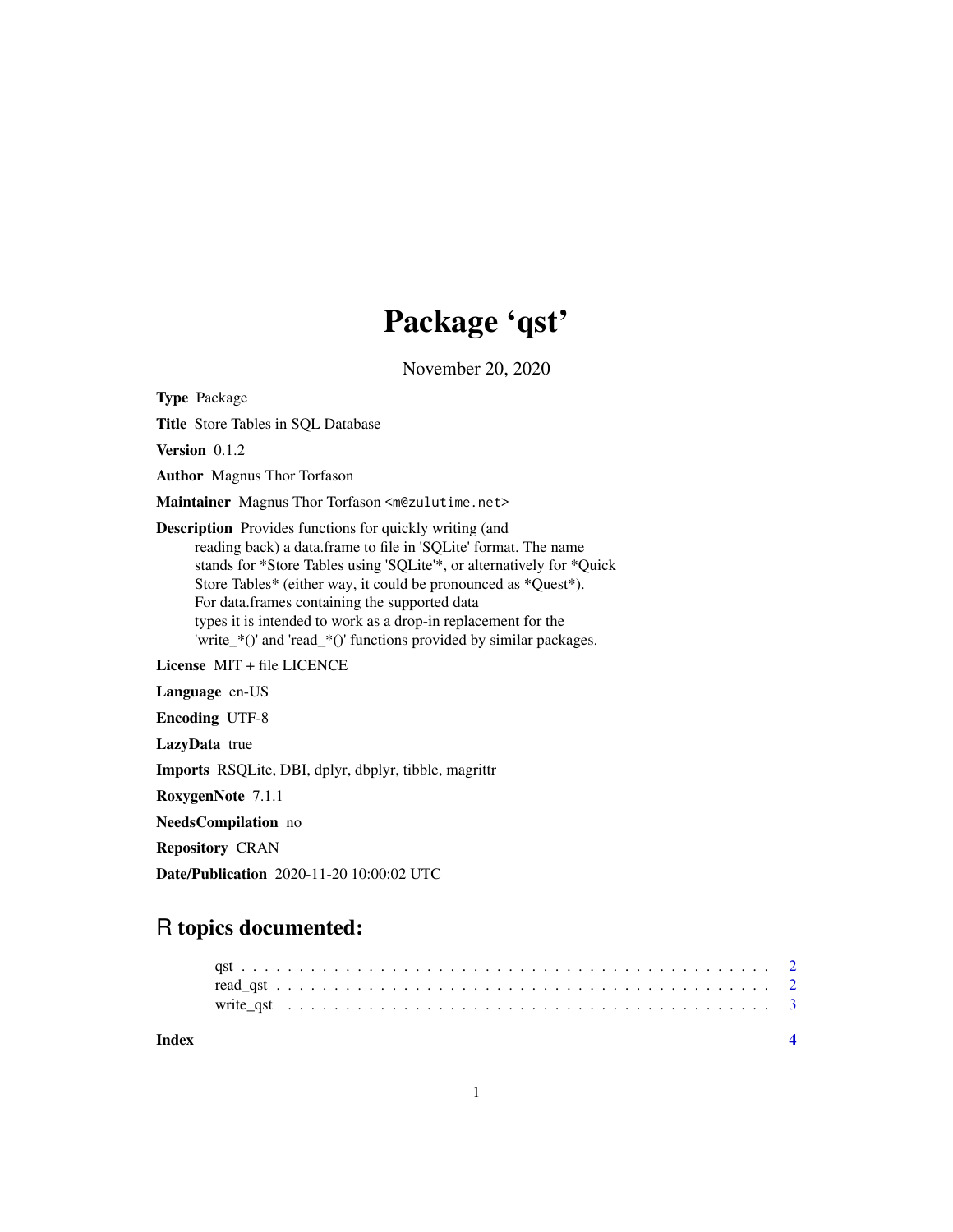### <span id="page-1-0"></span>Description

This package provides functions for quickly writing (and reading) back a data.frame to file in sqlite format. The name stands for *Store Tables using SQLite'*, or alternatively for *Quick Store Tables* (either way, it could be pronounced as *Quest*).

For data. frames containing the supported data types it is intended to work as a drop-in replacement for the write\_ $*($ ) and read\_ $*($ ) functions provided by packages such as fst, feather, qs, and readr packages (as well as the writeRDS() and readRDS() functions).

read\_qst *Read a data.frame from an SQLite database*

### Description

This function reads a data.frame from an SQLite database. The database has one table, named data, containing the data. Additional tables, prefixed with meta\_, may be added in the future to support additional data types not supported in a native way by SQLite.

By specifying lazy=TRUE, the data.frame will not be read into memory on the read operation, but instead a lazy evaluated data.frame will be returned. This results in a near-instantaneous read operation, but subsequent operation will then be done from disk using SQL translation when the data.frame is passed to other functions or collect() is called on it.

### Usage

read\_qst(path, lazy = FALSE)

### Arguments

| path | The path to read from.                                                        |
|------|-------------------------------------------------------------------------------|
| lazy | If TRUE, the full data frame will not be read into memory, but instead a lazy |
|      | evaluated data frame will be returned.                                        |

### Value

A data.frame read from the SQLite file found at path

### Examples

```
# Write the cars data set to a file, then read it back
cars_db <- tempfile()
write_qst(cars, cars_db, indexes=list("speed"))
dat <- read_qst(cars_db)
unlink(cars_db)
```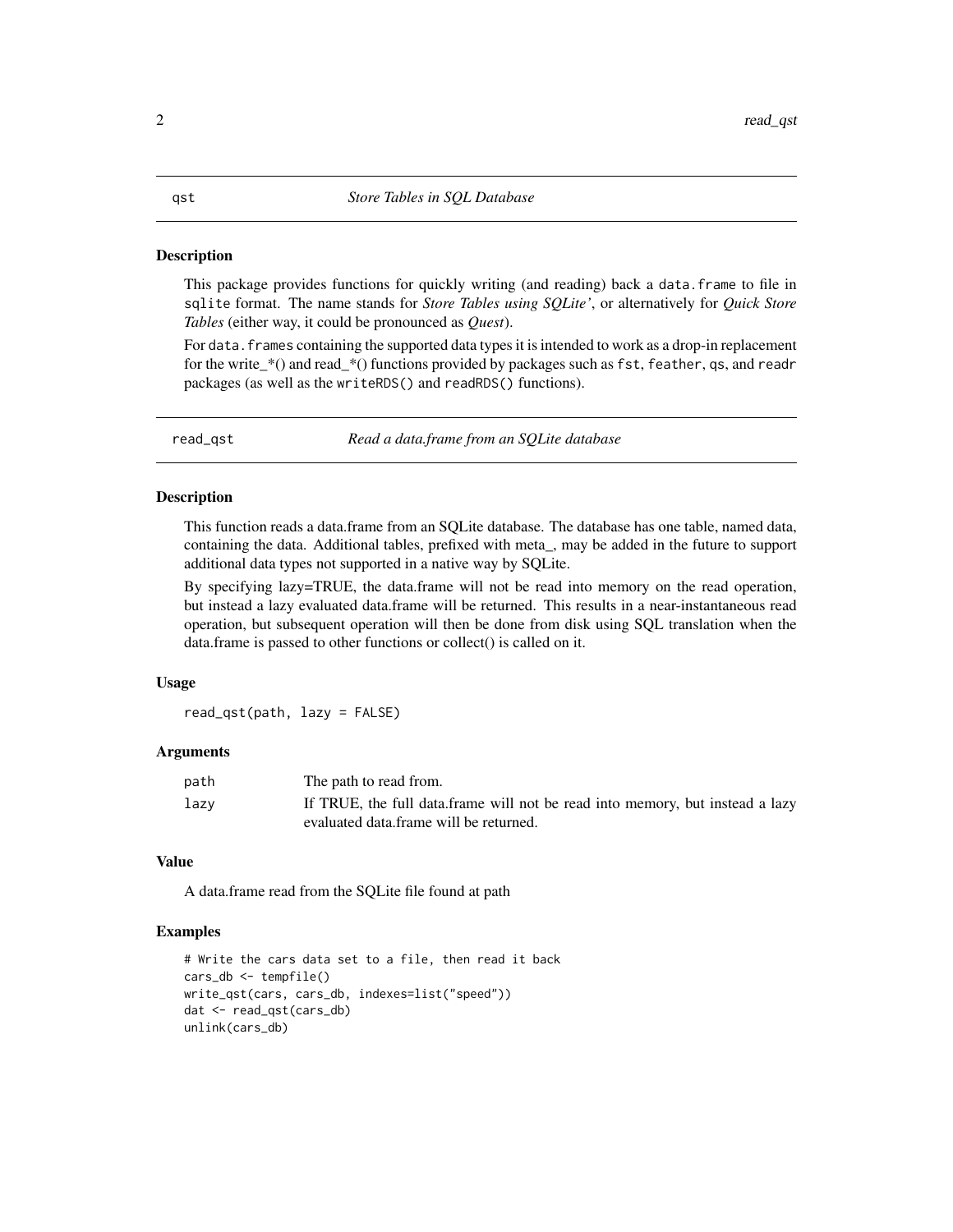<span id="page-2-0"></span>

### Description

This function writes a data.frame to an SQLite database. The database has one table, named data, containing the data. Additional tables, prefixed with meta\_, may be added in the future to support additional data types not supported in a native way by SQLite.

### Usage

```
write\_qst(x, path, ..., unique_indexes = NULL, indexes = NULL)
```
### Arguments

| $\mathsf{x}$ | A data frame to be written to file. Supported column types are integer, numeric<br>and character.                                                                           |
|--------------|-----------------------------------------------------------------------------------------------------------------------------------------------------------------------------|
| path         | The path to write to.                                                                                                                                                       |
|              | Other parameters passed to methods.                                                                                                                                         |
|              | unique_indexes A list of character vectors. Each element of the list will create a new unique<br>index over the specified column(s). Duplicate rows will result in failure. |
| indexes      | A list of character vectors. Each element of the list will create a new index.                                                                                              |

### Value

The original data frame passed in x

### Examples

```
# Write the cars data set to a file
cars_db <- tempfile()
write_qst(cars, cars_db, indexes=list("speed"))
unlink(cars_db)
```